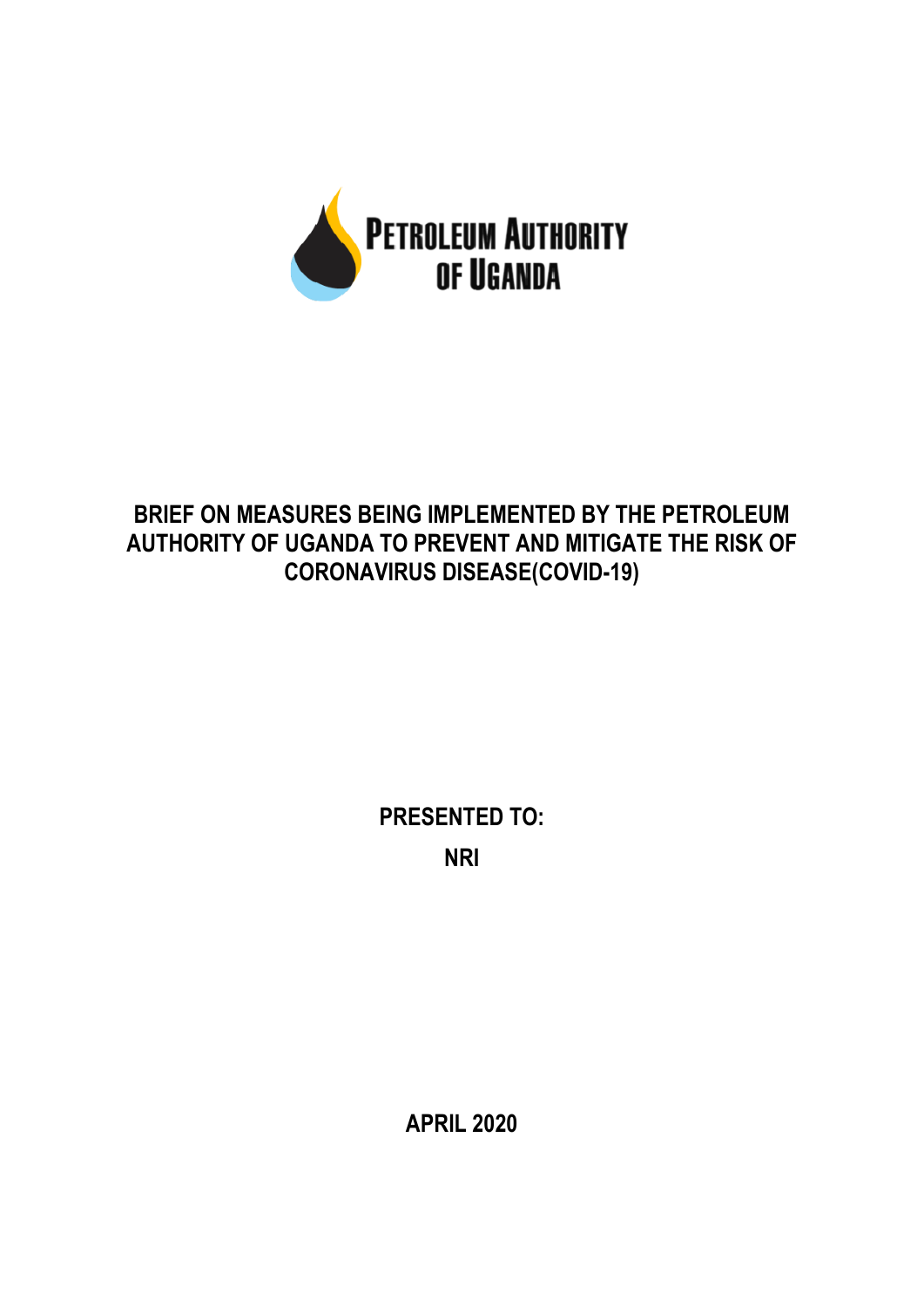## **1.0 BACKGROUND**

Since the outbreak of novel coronavirus (COVID-19) in Wuhan, Hubei Province, China in December 2019, the disease has spread to more than 212 countries globally.

In order to prevent and mitigate the risk posed by COVID-19 in the country, the Government of Uganda through the Ministry of Health, has implemented rigorous public health measures to reduce further spread and mitigate the impact of the pandemic. These include:

- Public health measures such frequent and thorough hand washing, respiratory etiquette, and the use of face masks by persons with respiratory symptoms.
- Social distancing measures such as isolation of confirmed cases and quarantine of contacts; closure of workplaces and educational institutions; suspension of religious and social gatherings, restrictions in movement in-country and across boarders.
- Testing and surveillance strategies including tracing of contacts to the confirmed cases.

## **2.0 MEASURES IMPLEMENTED AT THE PETROLEUM AUTHORITY OF UGANDA TO PREVENT AND MITIGATE THE RISK OF CORONAVIRUS DISEASE**

The Petroleum Authority of Uganda (PAU) has implemented various measures in its operations to prevent and mitigate the risk posed by the COVID-19. These measures were in accordance with guidelines issued by the Government of Uganda and have evolved over time.

Although Uganda had not reported a case of COVID-19 by March  $9<sup>th</sup>$  March 2020, the PAU requested all staff and licensees to be on high alert and diligently exercise preventive measures to avoid contracting the disease. The Word Health Organisation (WHO) had noted that the COVID-19 is a public health emergency of international concern. In order to reduce the risk, the following measures were implemented;

- Increased sensitization and awareness on the coronavirus outbreak among all PAU staff members;
- Procurement of personal protective equipment and infection prevention materials such as alcohol-based sanitizers, automatic dispensers, Infrared thermometers, and face masks.
- Engaged with the licensees (Total E&P Uganda, Tullow Uganda Operations Pty, Armour Energy Ltd, Oranto Petroleum Ltd and CNOOC Uganda Ltd) on strategies to mitigate the risk posed by the outbreak.
- All staff were directed to halt all planned international travels while staff returning from abroad were required to undergo quarantine and monitoring in accordance with the Government directives.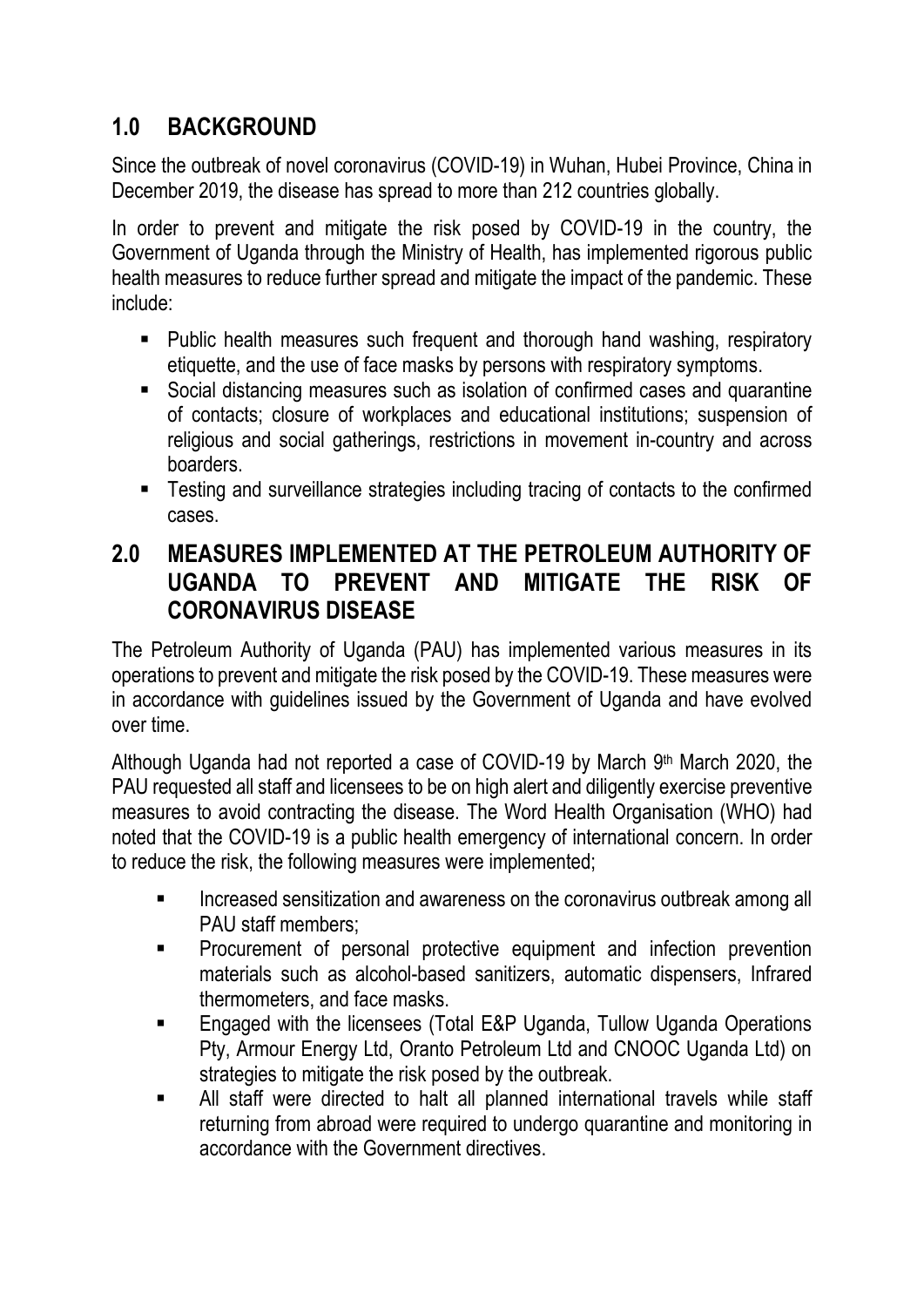- Before confirmation of meetings with stakeholders, participants were requested to provide information for screening such as travel history and health condition.
- All planned engagements categorized as international meetings and conferences were postponed in accordance with the Government directives.
- All PAU engagements in Uganda were required to comply with the MOH guidelines on mass gatherings. For example, there was availability of health officials and equipment to undertake screening, surveillance, and response at the venues.

Following the first confirmed case of COVID-19 in Uganda that was reported on 21st March 2020, the precautionary measures under implementation were enhanced. The following measures were implemented to mitigate the risk posed by the COVID-19 outbreak:

- An assessment of the working environment was undertaken to implement the recommended social distance of 2m from each workstation in the offices.
- Each Directorate was requested to evaluate the minimum physical personnel requirement for essential business continuity. Some staff members were therefore requested to work from home and in shifts.
- All staff with symptoms of COVID-19 such as flue, cough, fever, headache, shortness in breath etc. were requested to seek urgent medical attention and only return to office after healing.
- It was recommended that all document submissions to the PAU should be in electronic format.
- There was continuous sensitization of staff to ensure they are alert and precautionary measures are being implemented both within the working environment and in their day to day life. The sensitization focused on respiratory etiquette, hygiene, housekeeping and discouraging employees from using other workers' phones, desks, offices, or other work tools and equipment, when possible. The sensitization campaigns were facilitated by epidemiologists from the MOH..
- All staff were discouraged from using public transport. The PAU organized institutional transport for staff without personal vehicles,.
- The Police Officers securing access points to the office premises were requested to only observe as opposed to touching the bags and carrying out body search.
- All contractors at the office premises with personnel involved in construction and refurbishment were requested to halt their operations until the situation normalizes.
- There was suspension of all field visits and face to face engagements with International Oil Companies and other stakeholders. All urgent engagements were conducted through video or teleconferencing platforms such as Zoom;
- There was suspension of all visits, physical inquiries and submissions to the PAU office premises. The general public is advised to make all inquiries and